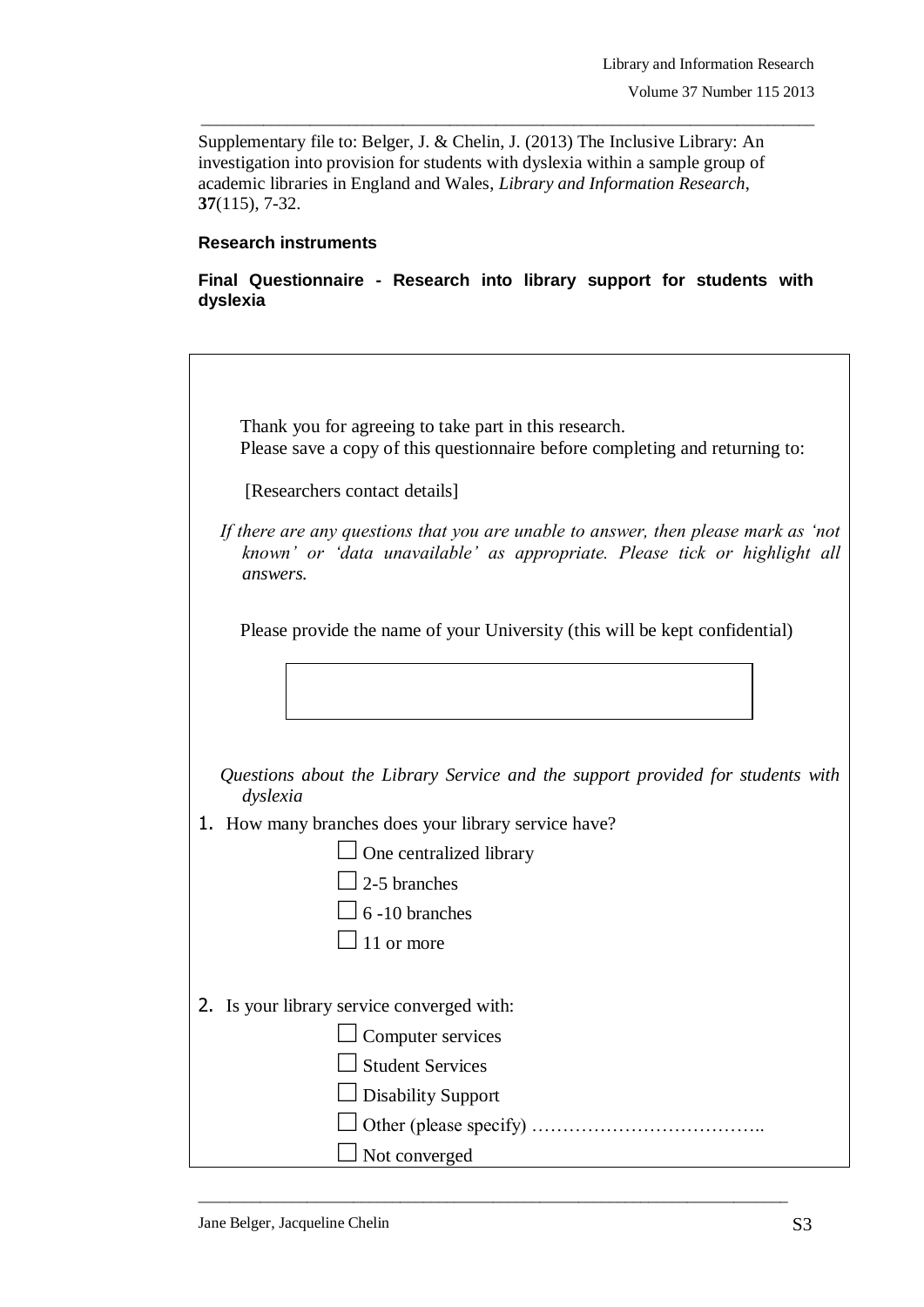| 3. | Are library inductions for all new students offered as (please tick/highlight all that<br>apply):<br>Walking tours of libraries<br>Podcasts<br>Videos<br>Talks with handouts<br>Slides of lectures provided on VLE |
|----|--------------------------------------------------------------------------------------------------------------------------------------------------------------------------------------------------------------------|
| 4. | What is your support service for students with dyslexia within the library called,<br>e.g. Disability support service?                                                                                             |
| 5. | What year was specific support for disabled students introduced in your library?                                                                                                                                   |
|    | 6. How is this support funded?<br>From library budget<br>From central university fund<br>Sponsorship from outside agency                                                                                           |
|    | 7. How is the service promoted? (please tick/ highlight all that apply)                                                                                                                                            |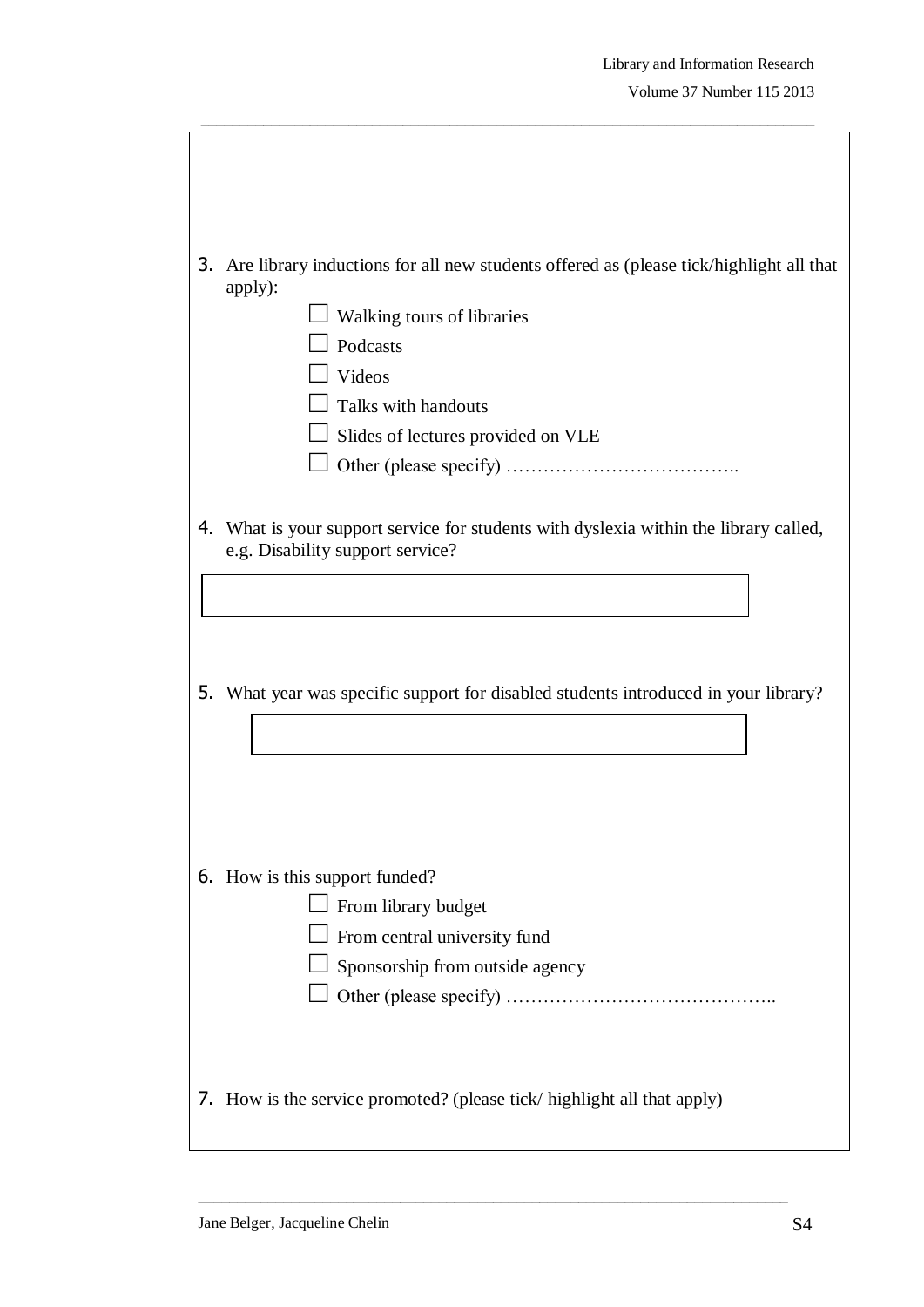| Referral from university disability services<br>At general library induction                 |
|----------------------------------------------------------------------------------------------|
| In undergraduate welcome pack                                                                |
|                                                                                              |
|                                                                                              |
|                                                                                              |
|                                                                                              |
| 8. What services do you provide (please tick/ highlight all that apply)                      |
| Individual library inductions                                                                |
| Personal reminders for loans                                                                 |
| Scanning of core texts into alternative formats                                              |
| Photocopying                                                                                 |
| Coloured paper for printing/photocopying                                                     |
| Timetabled Assistive Technology inductions                                                   |
| 'On demand' software and Assistive technology help at point of                               |
| need                                                                                         |
|                                                                                              |
|                                                                                              |
|                                                                                              |
| 9. Is an automatic update to library management system (LMS) used to allow<br>extended loans |
| Yes, automatic upload from student database                                                  |
| Yes, dedicated user type on LMS                                                              |
| Manually added                                                                               |
| Colour coded card given to disabled users registered for                                     |
| extended loans                                                                               |
|                                                                                              |
|                                                                                              |
| 10. Where is the library disability support service based?                                   |
| Main library                                                                                 |
| Manager in main branch with representatives in each of the<br>branch libraries               |
|                                                                                              |
|                                                                                              |
| 11. How is assistive technology provided for students with dyslexia?                         |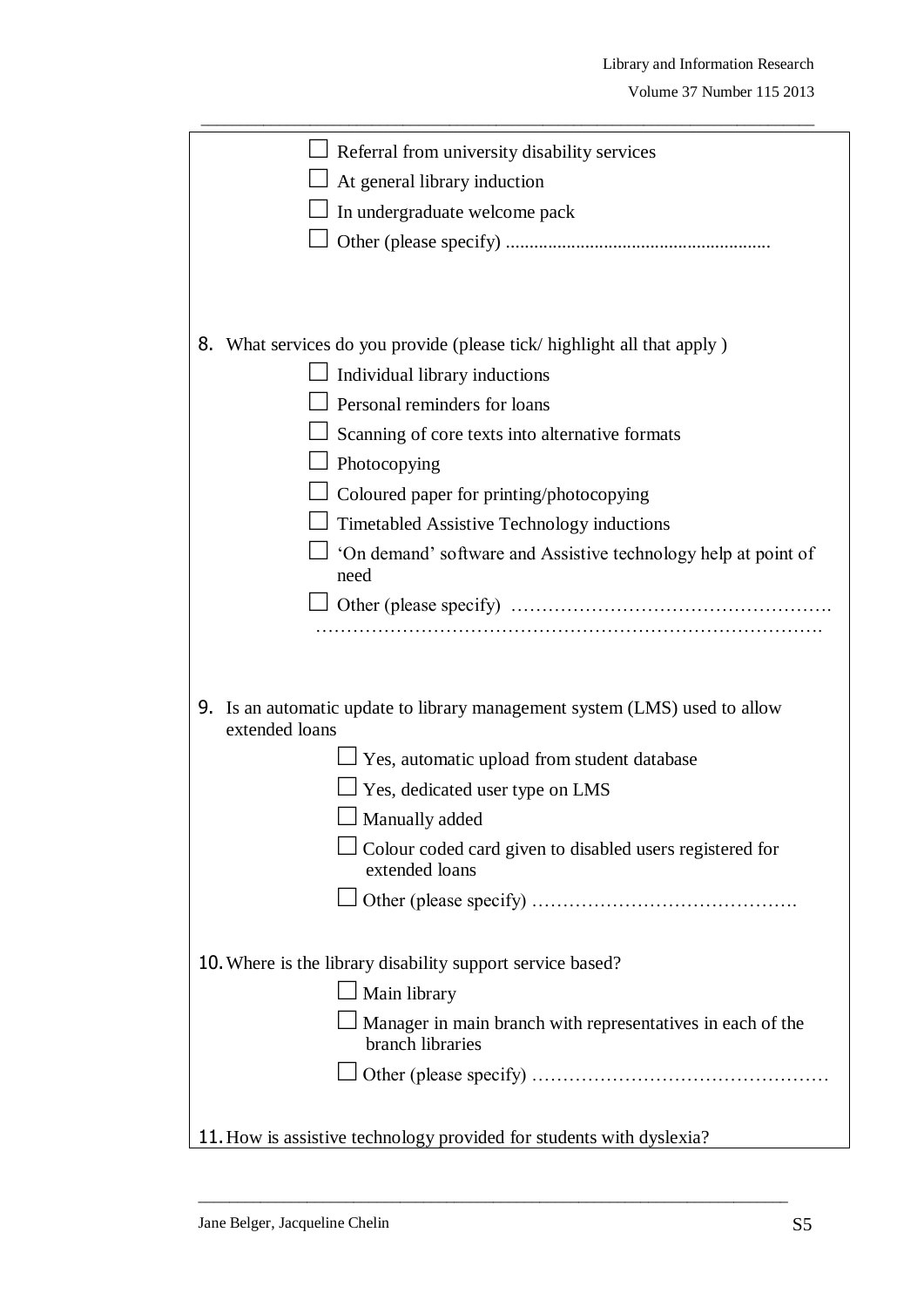| By the library                                                                       |
|--------------------------------------------------------------------------------------|
| By computer services                                                                 |
|                                                                                      |
| 12. What software is offered? (tick/highlight all that apply)                        |
| <b>Scanning Software</b>                                                             |
| Inspiration                                                                          |
| Texthelp Read and Write                                                              |
| Other (please specify)                                                               |
|                                                                                      |
|                                                                                      |
| 13. Where is specialised software installed? (tick/highlight all that apply)         |
| on dedicated PCs in assistive technology room within library                         |
| on dedicated PCs in assistive technology room within computer<br>centre              |
| on dedicated PCs in assistive technology room within disability<br>services          |
| all networked PCs                                                                    |
| available for upload onto own laptops?                                               |
|                                                                                      |
|                                                                                      |
|                                                                                      |
| 14. What do you loan to dyslexic students? (tick/highlight all that apply)           |
| voice recorders                                                                      |
| laptops                                                                              |
| e-book readers                                                                       |
| core texts                                                                           |
| No loan service offered                                                              |
| Other (please specify)                                                               |
|                                                                                      |
|                                                                                      |
|                                                                                      |
|                                                                                      |
|                                                                                      |
| 15. What digitization provision is offered to all students? (tick/highlight all that |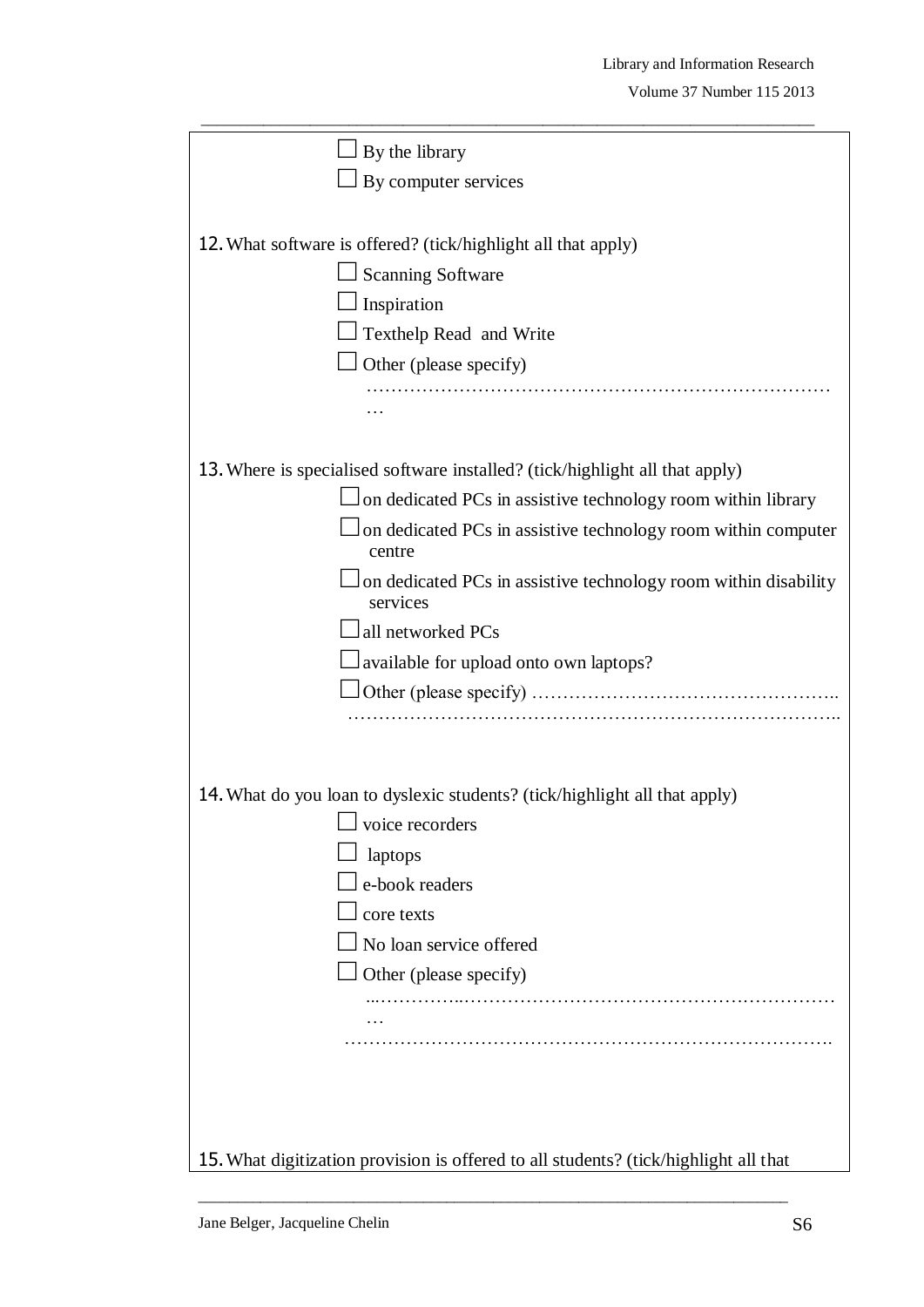| apply)                                              |                                                                                                                       |  |  |
|-----------------------------------------------------|-----------------------------------------------------------------------------------------------------------------------|--|--|
|                                                     | All departments have core readings on VLE                                                                             |  |  |
|                                                     | Some departments have core readings on VLE                                                                            |  |  |
|                                                     | links to e-books and e-journals on library catalogue                                                                  |  |  |
|                                                     | Digitization service is only available to students registered with<br>disability services                             |  |  |
|                                                     |                                                                                                                       |  |  |
| highlight all that apply)                           | 16. How are undergraduate students reminded about renewals? (please tick or                                           |  |  |
|                                                     | $\Box$ Automatic renewals for all students                                                                            |  |  |
|                                                     | Automatic renewals for dyslexic students                                                                              |  |  |
|                                                     | $\perp$ Text reminders for all students                                                                               |  |  |
|                                                     | Email reminders for all students                                                                                      |  |  |
|                                                     |                                                                                                                       |  |  |
|                                                     | No reminders se                                                                                                       |  |  |
| Questions about your University and Student Profile |                                                                                                                       |  |  |
|                                                     | 17. Does your University hold the Dyslexia Quality Mark?<br>http://www.bdadyslexia.org.uk/files/qm%20universities.pdf |  |  |
|                                                     | Yes                                                                                                                   |  |  |
|                                                     | Applied for                                                                                                           |  |  |
|                                                     | Not applied for                                                                                                       |  |  |
|                                                     | Applied for but not received                                                                                          |  |  |
|                                                     |                                                                                                                       |  |  |
| 2010?                                               | 18. How many students (UG and PG) were admitted to your university in Autumn                                          |  |  |
|                                                     | Total:                                                                                                                |  |  |
|                                                     |                                                                                                                       |  |  |
|                                                     | Female:                                                                                                               |  |  |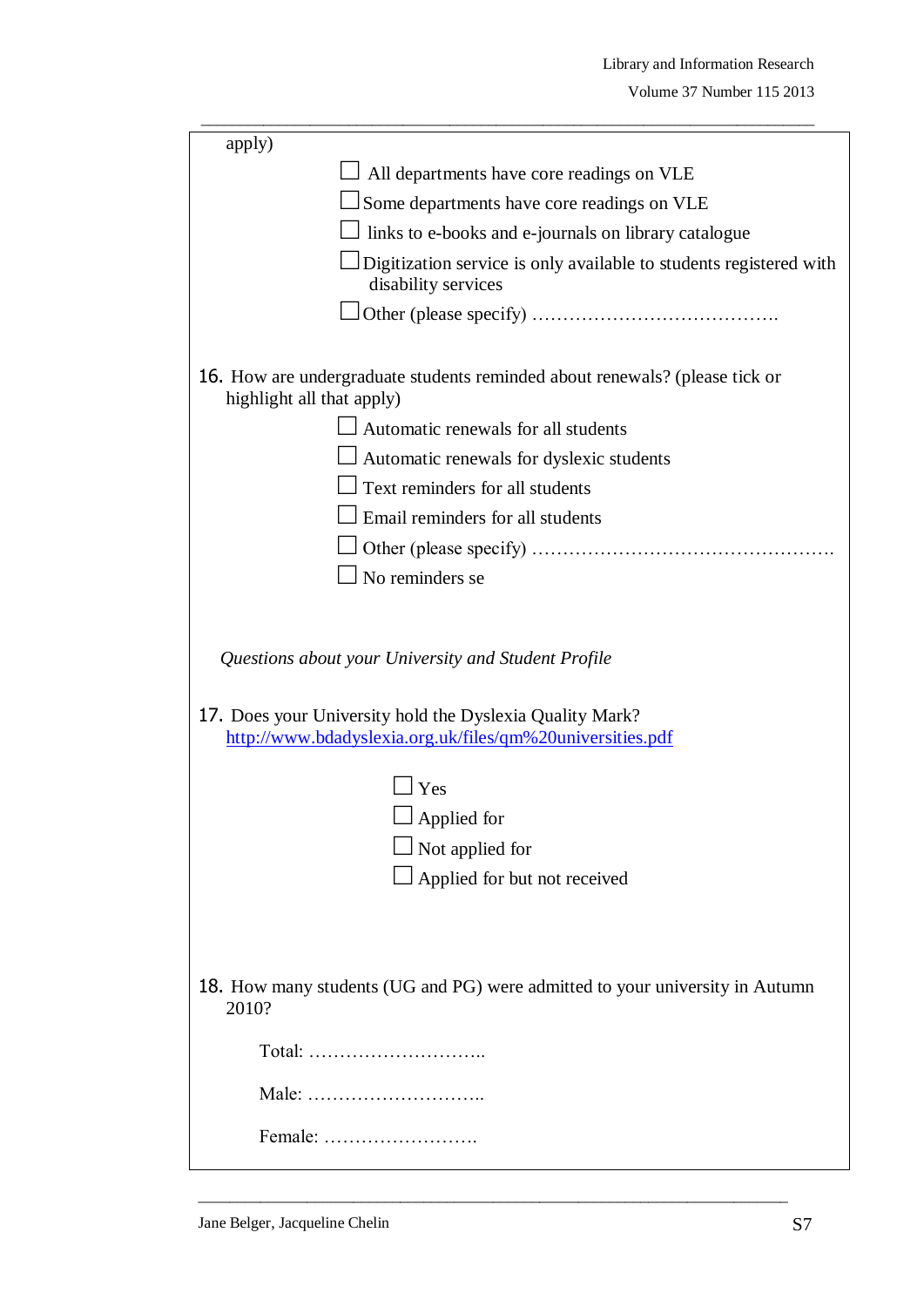| 19. How many of this cohort disclosed dyslexia or other learning difficulty on<br>application?                                 |                   |                   |                      |                      |  |
|--------------------------------------------------------------------------------------------------------------------------------|-------------------|-------------------|----------------------|----------------------|--|
| Total:                                                                                                                         |                   |                   |                      |                      |  |
|                                                                                                                                |                   |                   |                      |                      |  |
| Female:                                                                                                                        |                   |                   |                      |                      |  |
| 20. How many of these students registered for support within the library service by<br>the end of 2010/11 academic year        |                   |                   |                      |                      |  |
|                                                                                                                                |                   |                   |                      |                      |  |
|                                                                                                                                |                   |                   |                      |                      |  |
|                                                                                                                                |                   |                   |                      |                      |  |
|                                                                                                                                |                   |                   |                      |                      |  |
| 21. Perceptions of library provision required by dyslexic students.                                                            |                   |                   |                      |                      |  |
| In this section, please rate<br>the following statements:                                                                      | Strongly<br>agree | Somewhat<br>agree | Somewhat<br>disagree | Strongly<br>disagree |  |
| students<br>Most<br>with<br>dyslexia register for extra<br>support from the library in<br>their first term                     | $\mathbf{1}$      | $\overline{2}$    | 3                    | $\overline{4}$       |  |
| students<br>Most<br>with<br>dyslexia first approach the<br>library for extra support<br>when their first assignment<br>is due. | 1                 | $\overline{2}$    | 3                    | $\overline{4}$       |  |
| students<br>with<br>Most<br>dyslexia first approach the<br>library for support at exam<br>time                                 | 1                 | 2                 | 3                    | $\overline{4}$       |  |
| students<br>with<br>Most<br>dyslexia<br>just<br>want<br>extended loans                                                         | $\mathbf{1}$      | $\overline{2}$    | 3                    | $\overline{4}$       |  |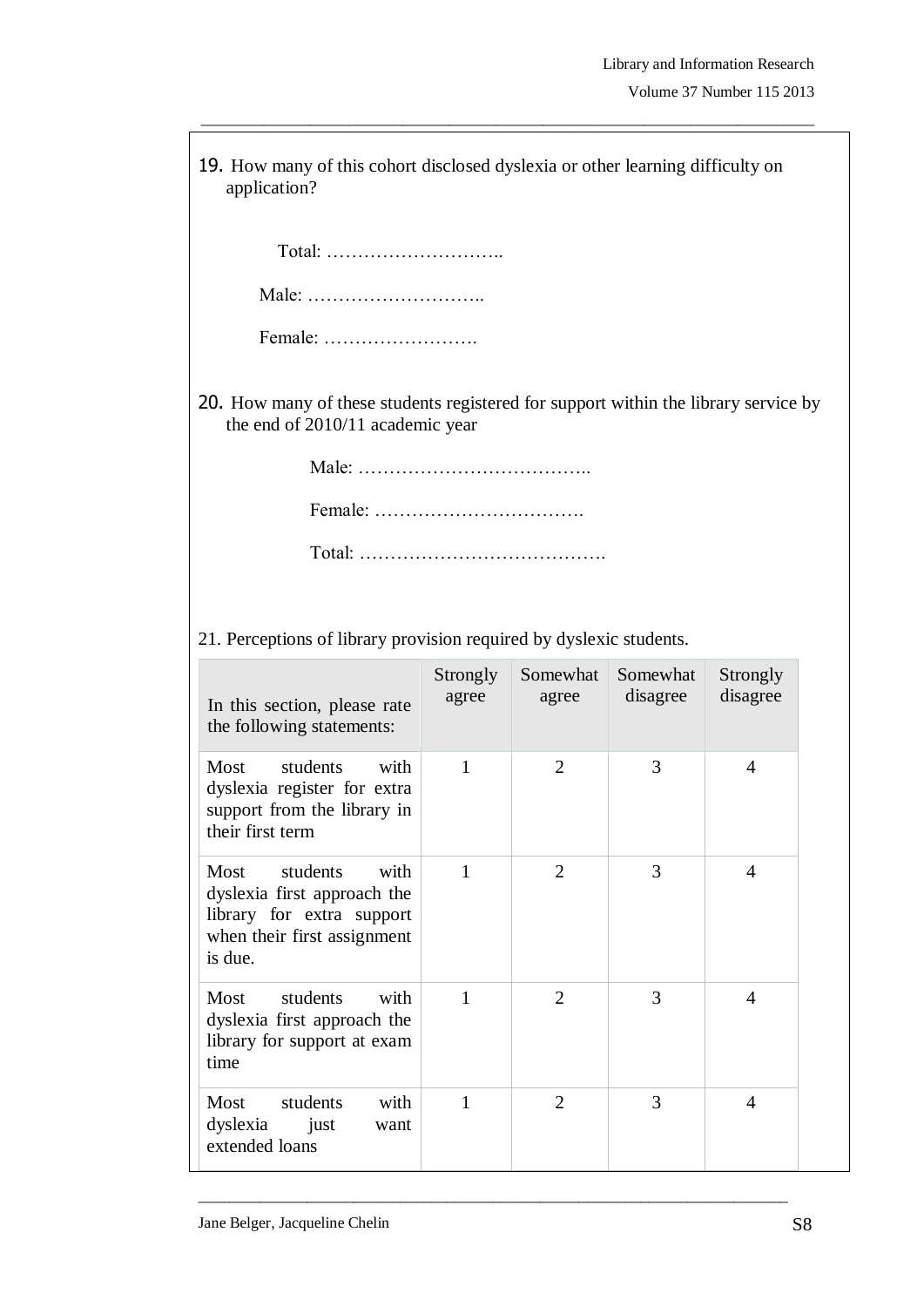| students with<br>Most<br>dyslexia approach the<br>library for extra support<br>with finding items on the<br>shelf |  |  |  |
|-------------------------------------------------------------------------------------------------------------------|--|--|--|
| Photocopying/ scanning is<br>our most used service by<br>dyslexic students                                        |  |  |  |

**Additional Comments on requirements of dyslexic students at your university**:

## *Feedback*

| 1. Do you carry out student surveys on | 2. If yes, are you willing to share the |
|----------------------------------------|-----------------------------------------|
| dyslexia support?                      | results of your latest survey           |
| Yes                                    | ∣ Yes                                   |
| N <sub>0</sub>                         | - No                                    |
|                                        |                                         |

## *About you (optional but required for sending of token)*

Name: ……………………………………………………………….

Email Address: …………………………………………………….